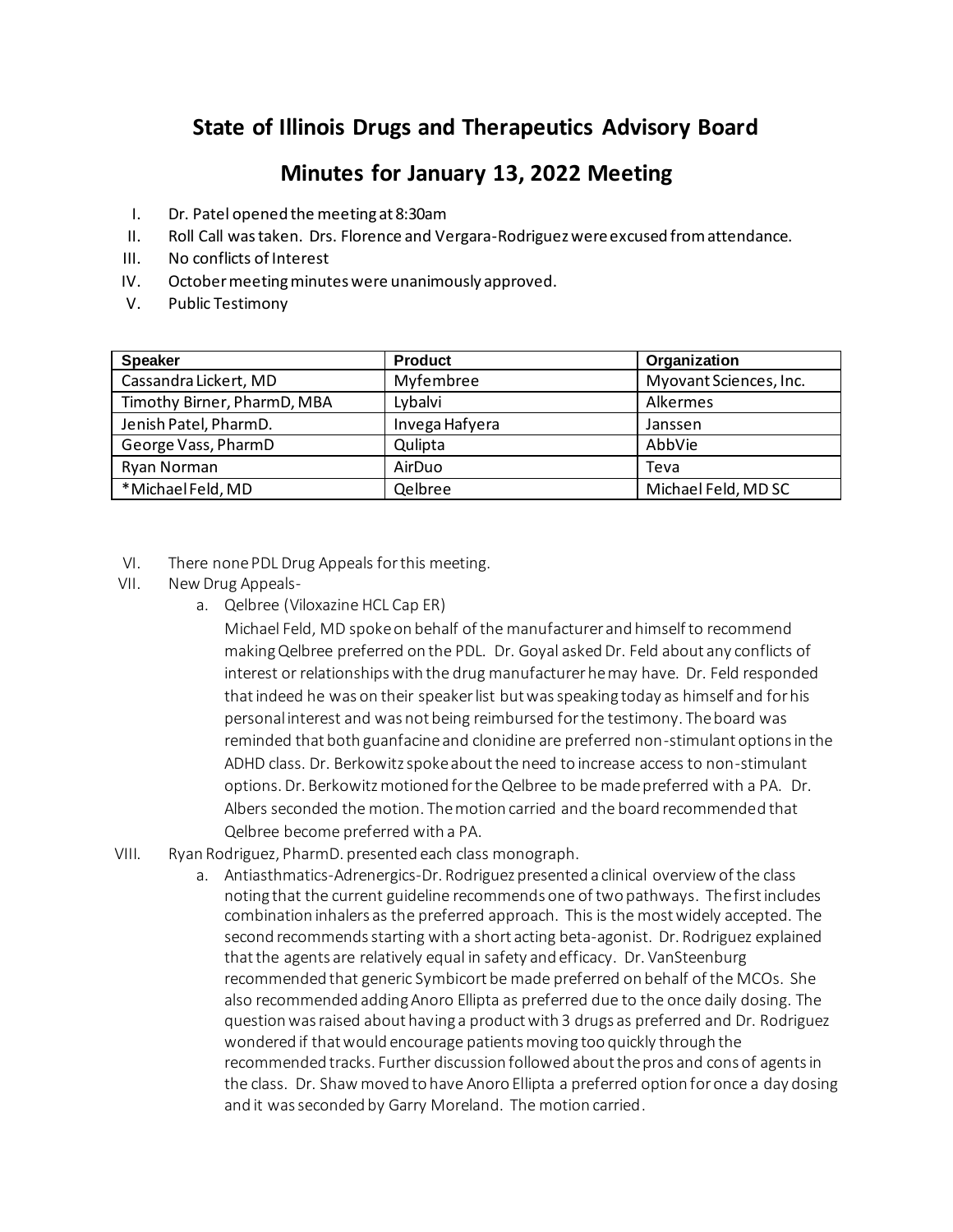- b. Antiasthmatics-Anticholinergics-Dr. Rodriguez presented the clinical overview of the class. Noting that this is class is generally all long-acting products except for ipratropium. There is currently no conclusive evidence to support one product being more efficacious than the others in the class. All are generally well tolerated and safe. It was noted that while ipratropium is available generically it must be dosed 4 times per day and the others are once or twice a day. Garry Moreland requested clarification as to why someforms of Spiriva were preferred while others were not. A discussion followed as to whether all forms should be preferred. Dr. VanSteenburg recommended making Incruse Ellipta preferred on behalf of the MCOs to offer consistency across the classes. Dr. Albers moved to make Incruse Ellipta preferred and Dr. Berkowitz seconded. The motion carried. Mr. Moreland then made the motion to make all forms of Spiriva preferred and it was seconded by Dr. Albers and the motion carried.
- IX. New Drug Initial Review
	- a. Lybalvi (Olanzapine-Samidorphan L-malate). Dr. Rodriguez presented a review of the product. It was noted that this product may be better than the others in the class when metabolic syndrome is an issue. It also carries a contraindication for patients on opioids. Dr. Berkowitz spoke to the need for options for patients with significant weight gain. The board requested that drug testing be considered in PA criteria. Dr. Berkowitz motioned that Lybalvi be preferred with a PA. Mr. Moreland seconded the motion. The motion carried.
	- b. Invega Hafyera-Dr. Rodriguez presented a review of the product. It was noted that since this is a very long-acting product, tolerability must be demonstrated prior to initiation. Dr. Berkowitz noted that this would be something used after stability on the shorter acting forms was demonstrated along with adherence. He also noted that it should not be dosed with no follow-up in the dosing interim. Dr. Goyal noted that side effects can be present and asked if an antidote was available should a bad reaction occur. There is no known antidote. Donna Clay noted that the Department gets more PA requests for Sustena than Trinza and has had not requests for Hafyera to date. Dr. Berkowitz moved to make Invega Hafyera preferred with PA. Mr. Moreland seconded the motion. The motion carried with Dr. Goyal abstaining.
	- c. Myfembree (Regugolix-Estradiol-Norethindrone Acetate)-Dr. Rodriguez gave an overview of the product. It was noted that the drug is used to decrease heavy menstrual flow in patients with uterine fibroids. It is limited to 2 years of therapy due to bone density concerns. Dr. Patel moved to make this product preferred with PA to place it on equal footing with the comparable product already on the PDL. Dr. Shaw seconded the motion. The motion carried.
	- d. Qulipta (Atogepant)-Dr. Rodriguez presented an overview of the product. This is a once daily product for prevention of migraine. Mr. Moreland moved for preferred with PA. Dr. Berkowitz seconded the motion. The motion carried with Dr. Patel voting nay and Dr. Albright abstaining.
- X. Future Agenda Preview-Sheri Dolan shared that the Classesfor the 2022 meetings will be: April 14, 2022- ADHD Agents and Inhaled Aminoglycosides

July 14, 2022-TBD (announced at the April meeting)

October 13, 2022-Biologic Response Modifiers

XI. Provider Requested Reviews-None for this meeting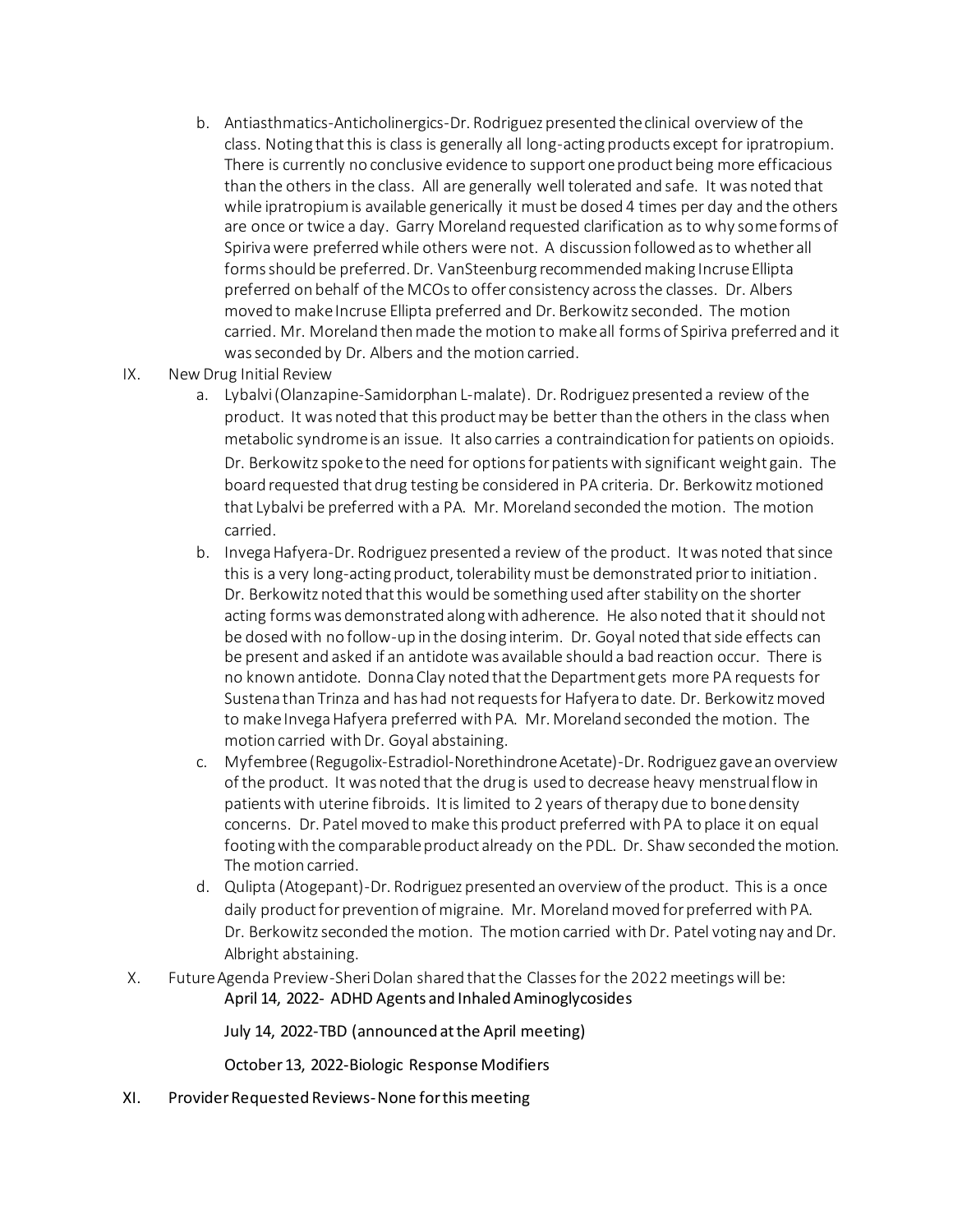- XII. Department Update-Jose Jimenez thanked everyone for their work on this board. COVID-19 vaccines, home tests and monoclonal antibodies coverage were briefly discussed with Provider Notices to follow as applicable.
- XIII. Adjournment-Dr. Pateladjured the meeting at 10:24am.

### **Attendees**

**The names of board members and speakers are bolded.**

#### **Panelist List**

- 1. Alyssa Stephenson
- 2. Sheri Dolan
- **3. Cynthia VanSteenburg**
- 4. Jose Jimenez
- 5. Donna Clay
- **6. Arvind Goyal**
- **7. Garry Moreland**
- 8. Ryan Rodriguez
- **9. Maurice Shaw**
- **10. Janet Albers**
- **11. Deborah Albright**
- 12. Jennifer DeWitt
- 13. Heather Freeman
- 14. Mary Moody
- **15. Mahesh Patel**
- **16. Paul Berkowitz**

### **Attendee List**

- 1. Alissa Derza
- 2. Brooke Wilkins
- **3. Cassandra Lickert**
- **4.** Chase Williams
- 5. Chintan Patel
- 6. Chris Stanfield
- 7. Dan Murphy
- 8. Doug Johnson
- **9. George Vass**
- 10. Glenn Cornish
- 11. Jason Vandervest
- **12. Jenish Patel**
- 13. Jenny Carrell
- 14. JJ Roth